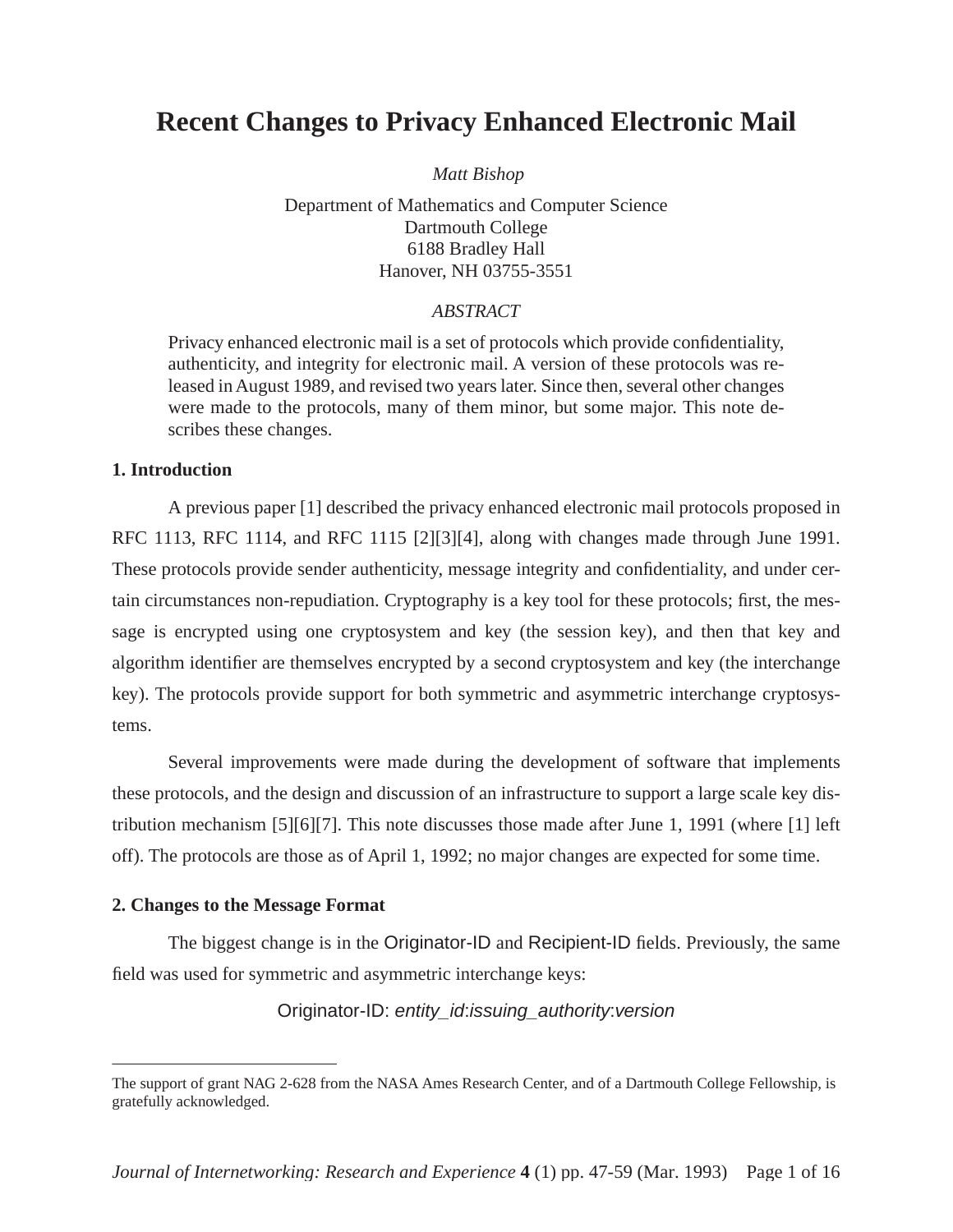## Recipient-ID: entity\_id:issuing\_authority:version

The first component of the field, *entity\_id*, is the entity identifier; typically this is simply an electronic mailbox name. The issuing\_authority is the issuer of the interchange key, and the version identifies the interchange key. Note that the last two subfields uniquely identify any interchange key.

With symmetric interchange keys, all components of the field are necessary. However, in the asymmetric case, as identity must somehow be bound to the public key used, the entity identifier subfield is at best redundant and can be at worst misleading; for as the correctness of the entity identifier is not assured, the recipient may be misled unless he checks that identifier with the identity bound to the public key. Hence, these subfields have been discarded for the asymmetric case. The result has been to replace Originator-ID and Recipient-ID with the following four fields:

Originator-ID-Asymmetric: issuing\_authority,version Originator-ID-Symmetric: entity\_id,issuing\_authority,version Recipient-ID-Asymmetric: issuing\_authority,version Recipient-ID-Symmetric: entity id, issuing authority, version

Note the subfield delimiters have been changed to commas to be consistent with the other header fields.

One further simplification has been made. If a certificate-based key management scheme is used for asymmetric cryptosystems, the originator may include his or her certificate in a Certificate header field. As the contents of a Certificate header field is the certificate of the message originator, the Originator-ID-Asymmetric header is redundant. To make this more explicit, the Certificate header field has been renamed to Originator-Certificate, and if this field is present, the Originator-ID-Asymmetric header field may be omitted entirely. Table 1 summarizes these changes to the header field.

| header field                                                   | what happened |
|----------------------------------------------------------------|---------------|
| Originator-ID: entity_id:issuing_authority:version             | deleted       |
| Recipient-ID: entity_id:issuing_authority:version              | deleted       |
| Originator-ID-Asymmetric: issuing_authority, version           | added         |
| Originator-ID-Symmetric: entity_id, issuing_authority, version | added         |
| Recipient-ID-Asymmetric: issuing_authority, version            | added         |

**Table 1: Changes to Header Fields**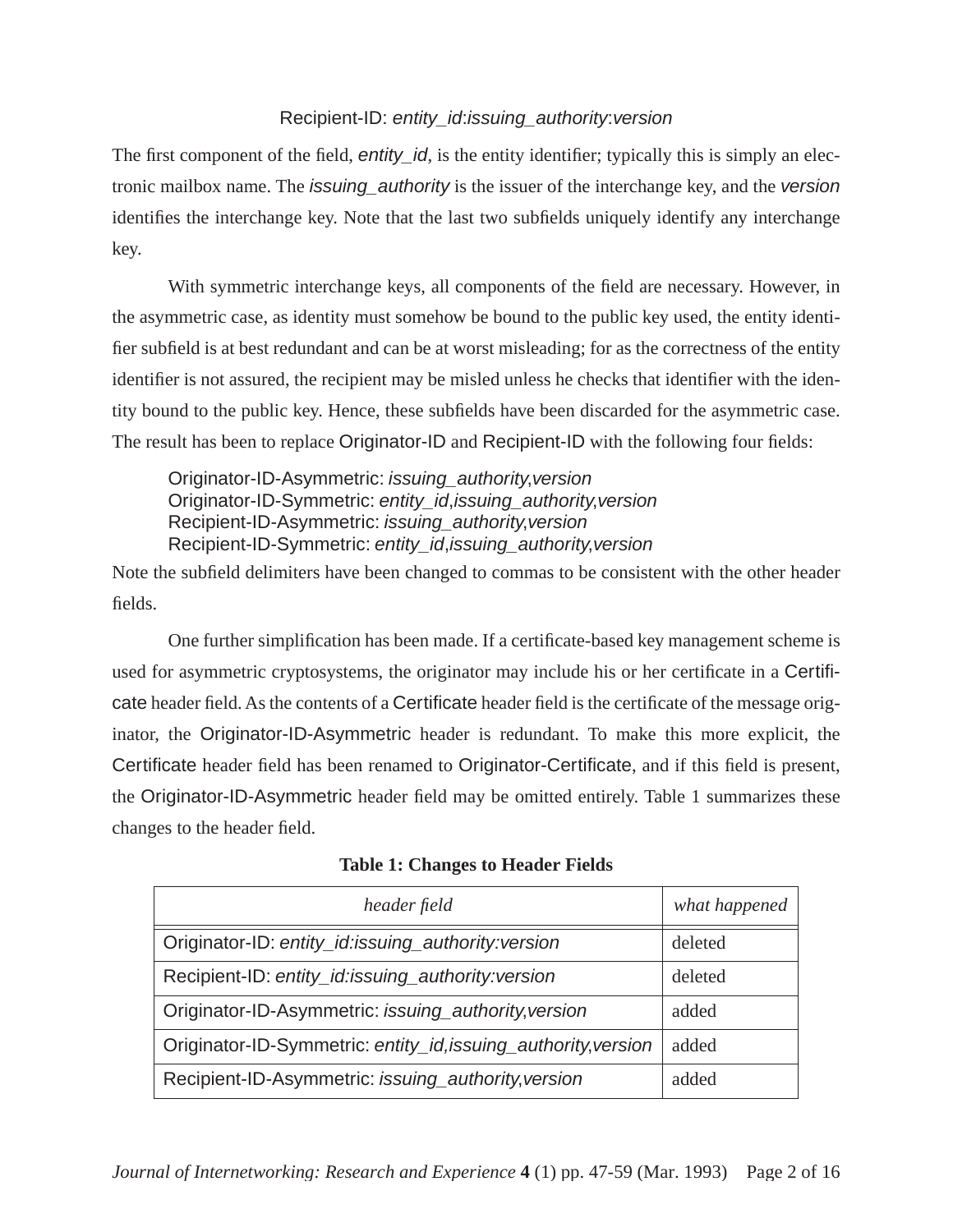#### **Table 1: Changes to Header Fields**

| header field                                                          | what happened $ $ |
|-----------------------------------------------------------------------|-------------------|
| Recipient-ID-Symmetric: entity_id, issuing_authority, version   added |                   |

The last change is a small one, noted here for completeness. In the case of asymmetric interchange keys, the certificate's serial number is put into the version subfield of the Originator-ID-Asymmetric and Recipient-ID-Asymmetric header fields. These certificate serial numbers are now represented in hexadecimal.

#### **3. Changes to the Certificate Based Key Management Infrastructure**

This section describes the changes in the semantics of the certificates and the relationship of entities within the certification hierarchy.

## **3.1. Overview**

There are two major differences between the certificate management infrastructure presented here and the earlier one. First, the current structure is that of a rooted tree hierarchy; the previous version used a forest of rooted trees. This eliminates the need for, and complications produced by, cross-certification. Secondly, the trustworthiness of the data in the certificates issued by top-level certifying authorities could have been difficult to learn; now, the notion of a policy for issuing certificates is more formalized, as the (equivalent of) top-level certification authorities, called *policy certification authorities*, now must publish the precise criteria they use to determine whether to accredit a certificate issuing authority.

The latter comment is particularly important given the complexity of assurance across certification hierarchies. First, the two top-level certification authorities would have to execute a legal agreement in which each accepted the other's mechanism for verifying identity as sufficiently strong. Second, the transitivity of such acceptance could lead to one top level certifying authority unknowingly placing trust in entities which it considers untrustworthy. To prevent this, each toplevel certifying authority would need a separate agreement with each top-level certification authority it cross-certified. A cumbersome technical mechanism was added to attempt to enforce this policy – and with the new structure, that mechanism becomes superfluous and can now be discarded.

The new structure, as before, is that of a hierarchy, and a subset of the X.509 certification infrastructure. However, rather than a forest of cross-certified certification hierarchies, the revised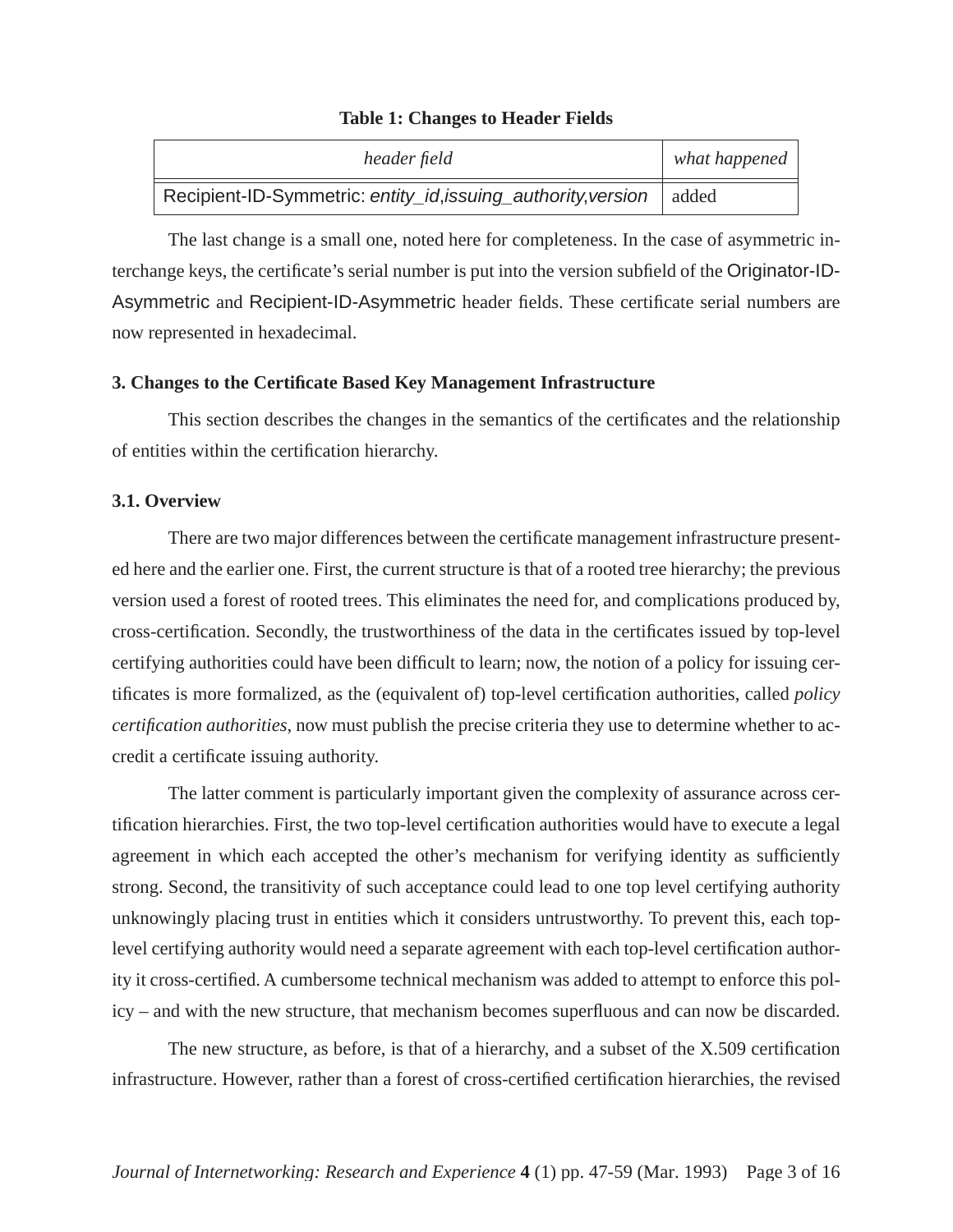certification architecture now has a single rooted tree. The root node for all certifications will be an *internet policy registration authority*, which will be set up as an arm of the Internet Society, an international, non-profit entity. Directly under the internet policy registration authority will be multiple policy certification authorities, which will in turn certify other authorities subject to a set of policies determined by the policy certification authority. A certifying authority may register with any, or many, policy certification authorities, provided the certifying authority agrees to abide by whatever certification policies the policy certification authorities require, and provided each certificate issued contains a distinct subject public key.

As before, individuals obtain certificates from certification authorities, which in turn may obtain certificates (used to sign certificates) from other certification authorities. However, all these certificates must be issued following a clearly-stated and easily-obtainable policy set by a certification authority superior in the hierarchy; this policy-setting entity is called a *policy certification authority*.

This architecture is much like the directory naming hierarchy of X.500, with two important differences. First, the root of the X.500 hierarchy is not instantiated, whereas the root of this hierarchy is (namely, the internet policy registration authority); and secondly, the policy certification authorities themselves represent roots of subtrees. Bearing these differences in mind, the certification infrastructure could easily be used with OSI.

This section describes the function of the entities in the certification hierarchy, and what they do to certify other entities. We begin at the lower level with ordinary certification authorities, then move to policy certification authorities and finally up to the internet policy registration authority. We close with a few comments on the procedures for validating a certificate and some requirements of conforming software.

#### **3.2. User Agents**

Users are the leaves of the certification hierarchy, and processes acting on their behalf (called *user agents*) handle certificates for use in authenticating and protecting the confidentiality of electronic mail. Most critical is the handling of the private key involved in the process, for if this key is exposed the user is open to attack. How the private key is protected is unspecified; for example, it could be on a smart card, or it could be stored encrypted using a symmetric key system such as the Data Encryption Standard. Similarly, particular care must be paid to the generation of public and private keys; if these are poorly chosen, or are generated using a cryptographically weak pseu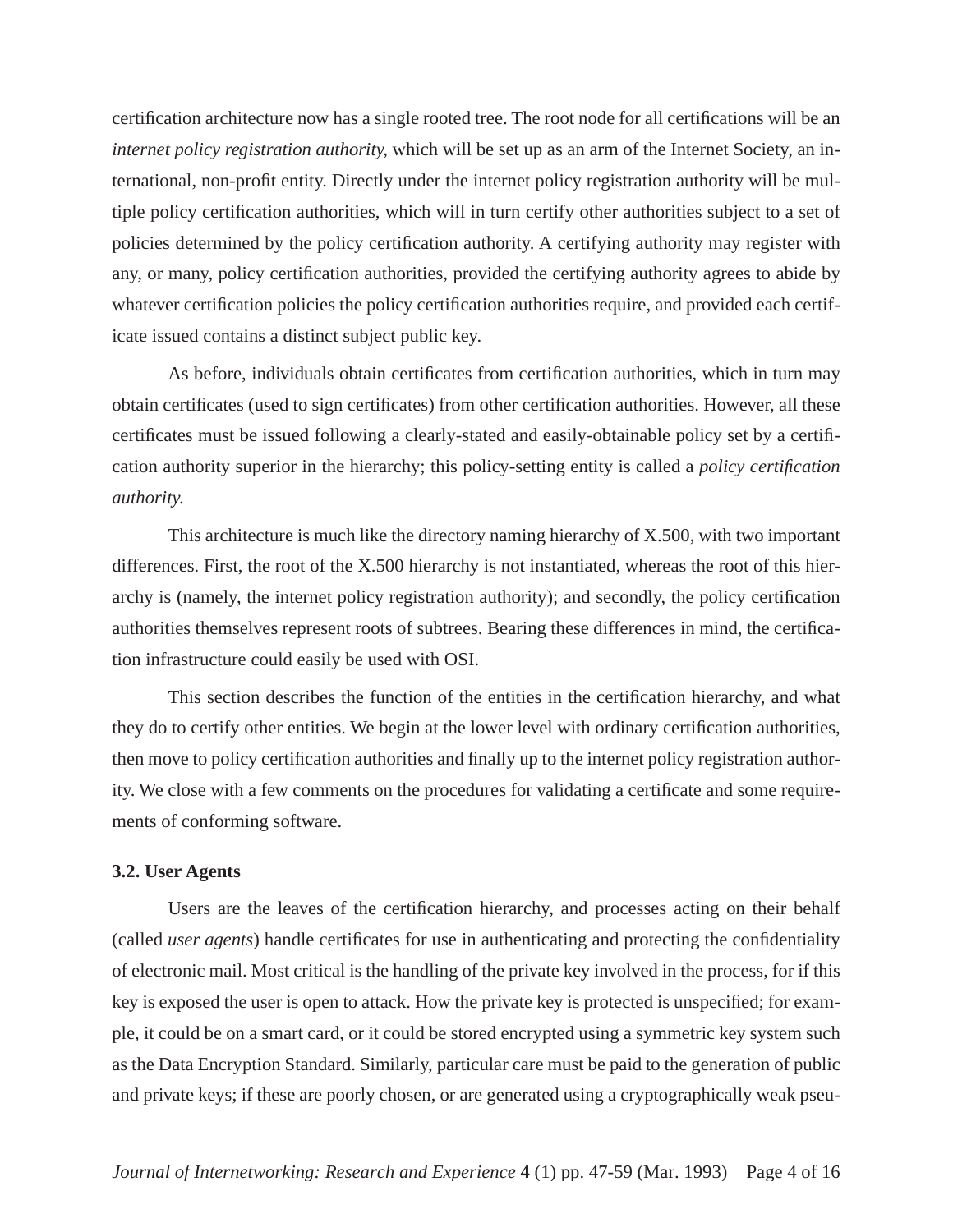dorandom number generator, an attacker may be able to compromise messages. Special-purpose hardware or software such as the certificate meter described in [1] may be used, but the standards do not require any particular technique. The standard does specify that the holder of the private key need never disclose it; indeed, this preserves the integrity of the privacy enhanced electronic mail mechanisms.

Registration of users is a matter between the user and the relevant certification authority, and may be constrained in any way that the certification authority feels necessary or proper. A user must provide a Distinguished Name and a public key to be put into the user's certificate. The certification authority will validate the user's identity appropriately for the policy being followed (the following section describes sample policies and their effect on this validation step), and then generates the certificate (unless the user has done so already) and signs it using the private key associated with the certificate authorizing that certification authority to issue certificates.

Certificate management is also a local matter; for example, whether a query is sent to a database for a certificate every time a letter is received, or whether certificates are requested once and then cached locally, is not specified. However, the chosen mechanism must be able to determine if a certificate has been revoked by locating and checking the relevant certificate revocation list.

Because propagation of certificates is essential to correct functioning of privacy enhanced electronic mail, in the absence of ubiquitous directory services, certificates may be enclosed in privacy enhanced electronic mail letters using either of two header fields:

## Originator-Certificate: certificate

contains the certificate of the originator of the letter, and

## Issuer-Certificate: certificate

contains the certificate of an issuer of another certificate. Only one Originator-Certificate field is allowed, but multiple Issuer-Certificate fields may be present, and need not be in any order. It is intended that these header fields be used to send a (full or partial) certification path; in any case, a user agent must allow the originator to force the agent to enclose a full certification path.

#### **3.3. Certification Authorities**

A certification authority is an entity authorized to sign certificates for another entity, which may be either a user or another certification authority. The single general requirement is that the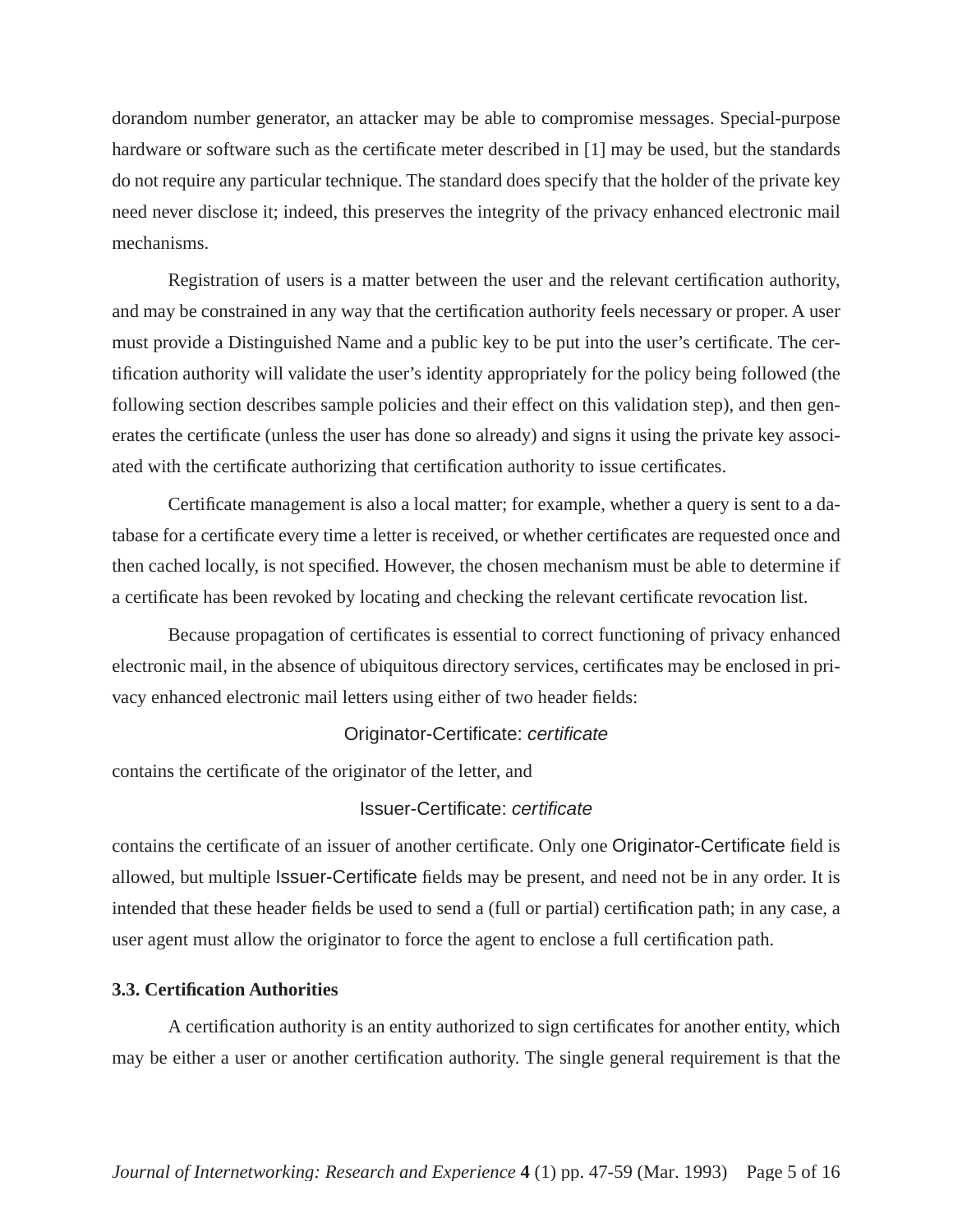Distinguished Name of the certification authority issuing the certificate must be a part of the Distinguished name of the subject whose certificate is being signed. For example, if

/C=U/O=Dartmouth College/

is the Distinguished Name<sup>1</sup> of Dartmouth College, and the College is a certifying authority and is signing Matt Bishop's certificate, Matt Bishop's Distinguished Name must have

/C=US/O=Dartmouth College/

as the country and organization attributes. Thus, either of the Distinguished Names

/C=US/O=Dartmouth College/OU=Dept. of Math & CS/CN=Matt Bishop/

or

/C=US/O=Dartmouth College/CN=Matt Bishop/

is acceptable, but

/C=US/O=Research Institute for Advanced Computer Science/CN=Matt Bishop/

is not.

A certifying authority is authorized to issue certificates by a policy certifying authority, and agrees to abide by any policies set by the policy certification authority. The precise mechanism for obtaining this authorization is described later; one relevant point is that each certifying authority must have a unique Distinguished Name. Further, if the same certifying authority is certified by more than one policy certification authority, each certificate must have a distinct public key. This allows a recipient to determine which policy certifying authority issued the certificate.

If a certifying authority issues a certificate to another, subordinate, certifying authority, it is recommended that the policy certifying authority sign that certificate. Then the policy certification authority's certificate can be reached by two validations, and the root of the certification hierarchy by three, from any leaf in the hierarchy; this prevents the validation path from becoming too long.

Certifying authorities are responsible for maintaining a list of certificates that have been canceled before they expire. Once put onto such a Certificate Revocation List, a certificate must remain there until its validity interval expires (after which it could no longer be mistaken for a valid

<sup>1.</sup> The attributes which could be used in a Distinguished Name were previously restricted to some combination of the country (C), the state or province name (S), the locality name (L), the organization name (O), the organizational unit name (OU), a common name (CN), a title (T), and a postal address (PA); see [1], figure 8, for details. The restriction has been relaxed to simply require that the attribute be on a list maintained by the IANA; also, policy certification authorities are free to impose additional restrictions for their certifying authorities. It is, however, recommended that only those attributes with printable representations be used.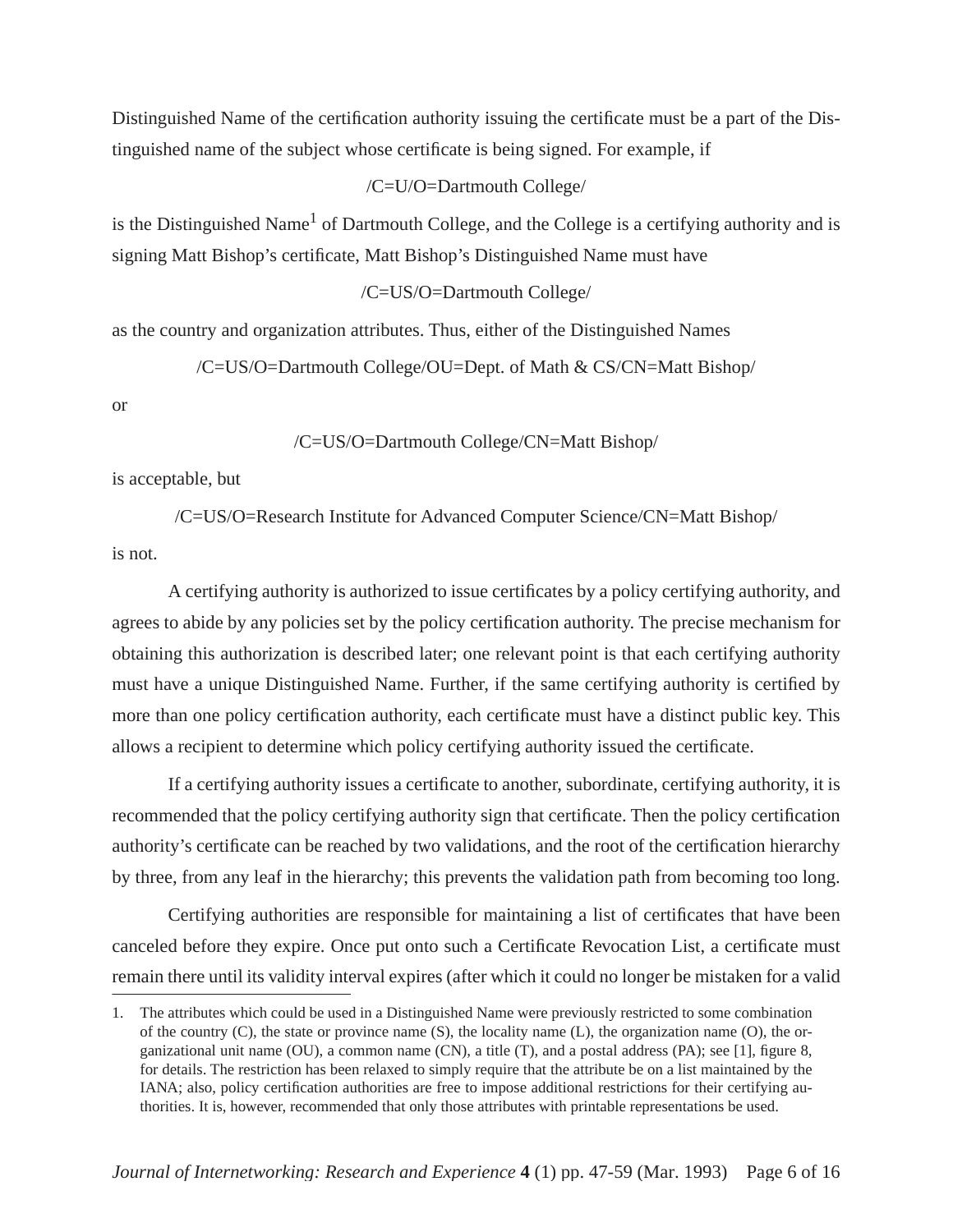certificate). Each certifying authority decides how often to issue a Certificate Revocation List, and how long each list is valid, provided what the certifying authority does is consistent with any policy requirements (such as bounds for issuance) of its policy certification authority. Each certificate revocation list must be sent to the relevant policy certification authority.

The format of a certification revocation list is based on the X.509 specification, with some changes to make their use simpler in this particular certification hierarchy. Like X.509 certification revocation list, they are digitally signed by the issuer, and contain the issuer's Distinguished Name, a list of revoked certificates (by serial number and time and date at which the revocation was acknowledged by the listing certification authority), and the date of issue. Unlike X.509 certificate revocation lists, all certificates on each list come from the same certifying authority (so no entries need contain the issuer's Distinguished Name). Also, again unlike X.509 lists, each certification revocation list contains the date when the next certification revocation list will be issued, to ensure that the entity obtaining the certification revocation list can tell at a glance if it is the most recent one. This requires the certification authority to issue a new version of the certification revocation list by the scheduled date even if it has not changed from the last date of issue.

#### **3.3.1. Organizational Certification Authorities**

These certification authorities issue certificates to entities that are somehow connected with an organization for which the certifying authority has been given authority to issue certificates; for example, these certifying authorities could issue certificates to employees, to organization roles (such as a generic certificate for the company treasurer), and so on. An example of a subject Distinguished Name is:

/C=US/O=Dartmouth College/OU=Dept. of Math & CS/CN=Matt Bishop/

and of an issuer Distinguished Name is:

#### /C=US/O=Dartmouth College/

Issuing such a certificate implies the affiliation of the entity with the named organization is accurate; so, the subject's Distinguished Name must be subordinate to the issuer's Distinguished Name. In the example, note Matt Bishop's Distinguished Name is indeed subordinate to the issuer's.

Each certifying authority must ensure the subject's Distinguished Name is unique among all the subjects it has certified. Since the Distinguished Name of the certification authority is unique among all certification authorities, and the subject's Distinguished Name is subordinate to that of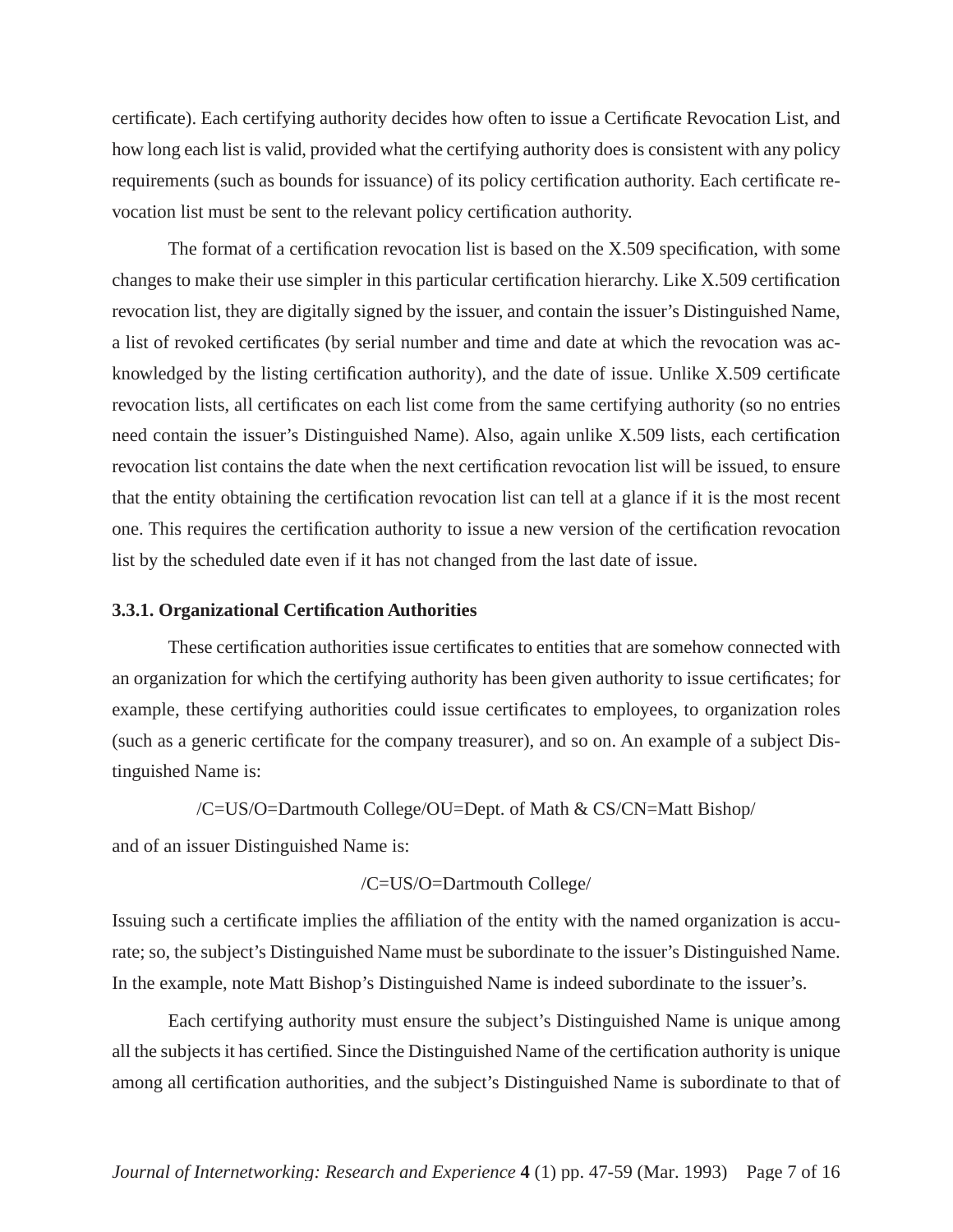the certifying authority, the certifying authority need only ensure it has not previously assigned the additional attributes in the subject's Distinguished Name.

## **3.3.2. Residential Certification Authorities**

These certification authorities issue certificates for entities not affiliated with an organization. They claim that the subject is accurately and uniquely identified by the subject Distinguished Name in the certificate, but the certificate is not issued to that subject as affiliated with an organization, hence the name (residence). It is possible that at some point in the future civil authorities may assume the task of issuing these certificates, but until that time, a policy certification authority is free to establish or certify its own residential certification authority. An example of a subject Distinguished Name is:

/C=US/SP=New Hampshire/L=Hanover/PA=1 Tuck Drive/CN=James Freeman/ and of an issuer Distinguished Name is:

/C=US/SP=New Hampshire/L=Hanover/

Again, note that the issuer's Distinguished Name is superior to the subject's Distinguished Name.

This brings up a subtle point. Different policy certification authorities may establish residential certification authorities covering the same locality but using different policies to decide when to issue certificates. But these residential certifying authorities would all have Distinguished Names based on the same locality, which conflicts with the requirement that all certifying authorities have unique Distinguished Names. The approach taken is to allow non-unique certifying authority Distinguished Names when the certifying authorities are subordinate to different policy certification authorities in this case only. Further, the certification authorities must have different public keys, and must coordinate issuing certificates to ensure unique serial numbers. While there is some danger of confusion, the certificate of the certifying authority contains the name of the accrediting policy certification authority, so during validation of a residential certificate the relevant policy certification authority will be known. This is an interim measure; it is anticipated that civil authorities will take over the issuing of residential certificates at some future time, in which case no ambiguity in Distinguished Names will remain.

However, when certifying a residential user, the residential certification authority must ensure the Distinguished Name is unique. To do this, it sends the internet policy registration authority an entry containing the hash computed on the canonical ASN.1 encoding of the subject's Distin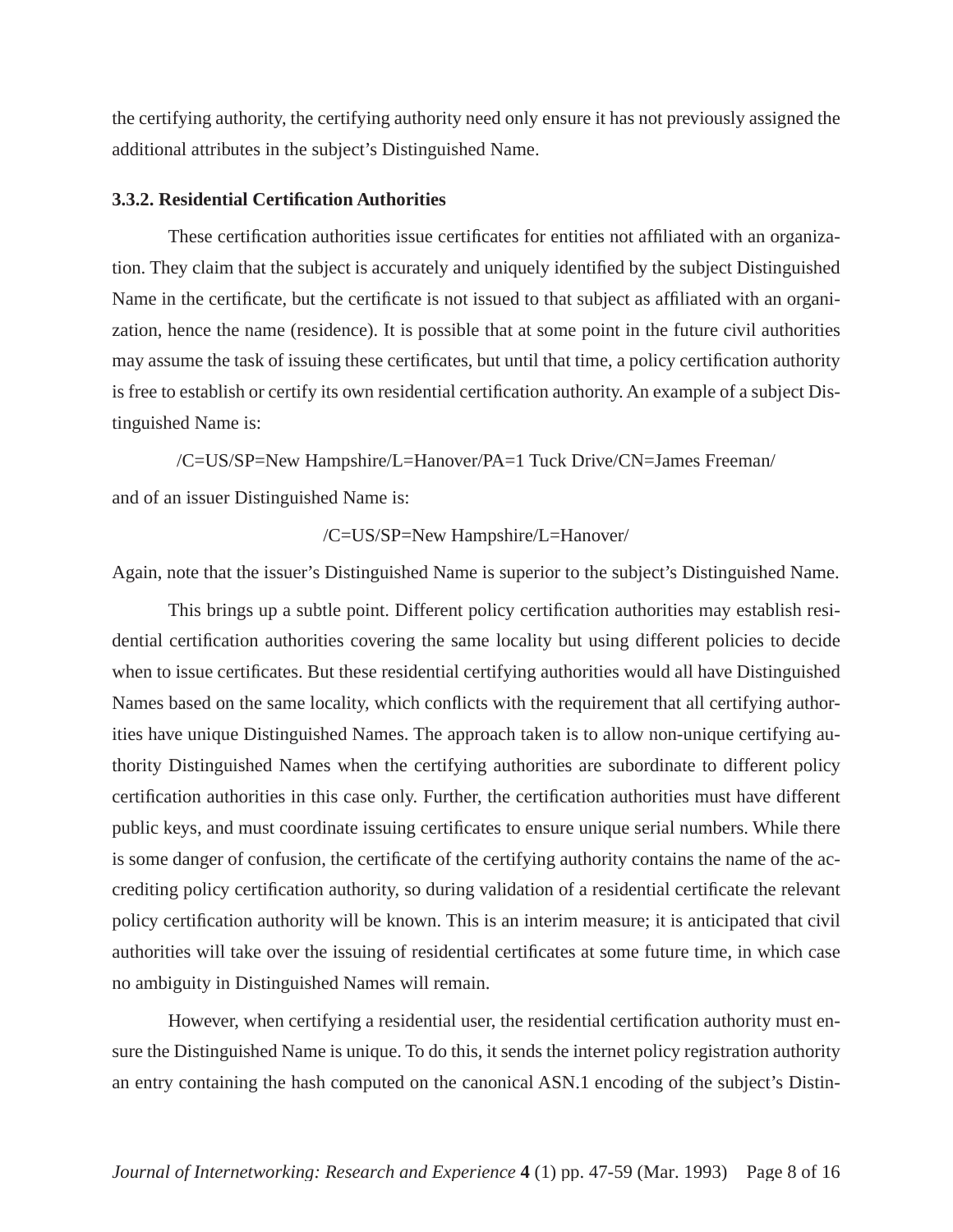guished Name, the user's public key, and the Distinguished Name of the registering certifying authority. The internet policy registration authority then checks its residential use database using the hash and the public key as the lookup key. If the first two are unique, the internet certifying authority informs the residential certifying authority that the user's Distinguished Name is indeed unique and can be registered. The record is also entered into the internet policy registration authority's residential database with an additional field containing the time and date of entry and the Distinguished Name of the issuer. If there is a record with the first two fields the same as the residential user's Distinguished Name, that record is returned. As that record contains the Distinguished Name of the issuer, the residential certifying authority will know which other certifying authority issued the entry, and the two can resolve the matter.

#### **3.3.3. Persona Certifying Authorities**

These certification authorities certify that the entity to whom the certificate was issued is uniquely identified, but specifically state that the values of the attributes of the Distinguished Name have no relationship to the subject to which the Distinguished Name is bound. This policy provides a facility for anonymity. If two messages come from the holder of a certificate issued by a persona certification authority, then the recipient can determine that, indeed, both messages came from the same source and were unaltered in transit. However, the recipient cannot tell from the certificate who or what that source is.

Even though the binding of the Distinguished Name is expressly disclaimed, the certification authority must ensure that the Distinguished Name is unique. Further, the certification authority must maintain enough information to allow the holder of the certificate and relevant authorities (and no-one else) to revoke it. The certification authority decides what data is required for this; it need not specifically identify the certificate holder. An example of a subject Distinguished Name is:

/C=US/O=Pseudonymics, Inc./CN=Tiberius Claudius Drusus Nero Germanicus/ and of an issuer Distinguished Name is:

$$
/C=US/O=Pseudonymics, Inc.
$$

Note that there is no indication this certificate was issued by a persona certifying authority; the only way to determine this would be to examine the policy certification authority's policy statement. Because of the potential for confusion with certificates for which the values of the attributes of the Distinguished Name describe the subject to which the Distinguished Name is bound, these certifi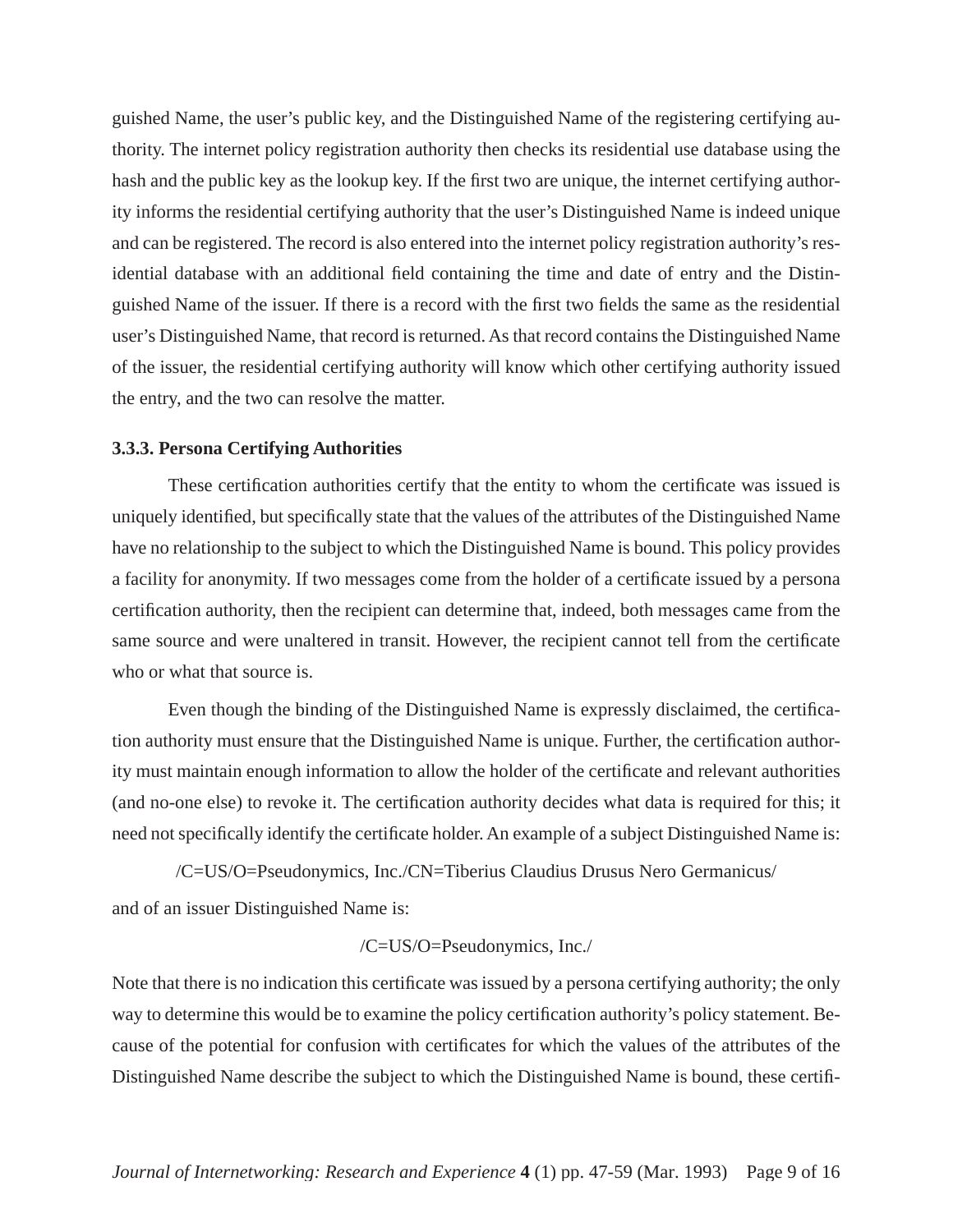cates are issued as if by an organizational certifying authority rather than a residential certifying authority.

## **3.4. Policy Certification Authority**

The two aspects which distinguish policy certification authorities from other certification authorities are their policy statement and their proximity to the root of the certification hierarchy.

A policy certification authority issues certificates to subordinate certification authorities, which have agreed to follow the policy of the policy certification authority.

The policy specifies the identity of the policy certification authority, the scope of the policy, considerations of security and privacy, policies and procedures for certification authorities to certify other certification authorities, how revoked certificates are to be handled, what attributes Distinguished Names may (or must) have, and any other relevant matters (such as any fee to be charged).

The specification of the identity of the policy certification authority gives that entity's Distinguished Name, its electronic mail address, its real name, postal address, and telephone number, the date that the policy becomes effective, and how long the policy will remain in effect.

Perhaps the most descriptive part of the policy is its scope: what community or communities is the policy certification authority trying to serve? Will it certify organizational, residential and persona certification authorities, or only some of them?

Given the use of the certification mechanism to provide privacy in electronic mail, the inclusion of a security and privacy section is very appropriate. This section describes the technical and procedural security measures to generate and protect key pairs. If the certification authorities must meet special security requirements, those will be given here. Further, the policy certifying authority must explain how information collected during the certifying of a certifying authority will be protected If the policy certifying authority will act as a residential or persona certifying authority, it must describe how it will protect the information obtained in the process of certifying those individuals.

The certification policy describes the policies and procedures for certifying other certifying authorities. In particular, how does the policy apply transitively to entities certified by certifying authorities? How must an entity's claimed identity be verified before that entity can become a certifying authority? Does the policy certifying authority's policy dictate any maximum lifetime of va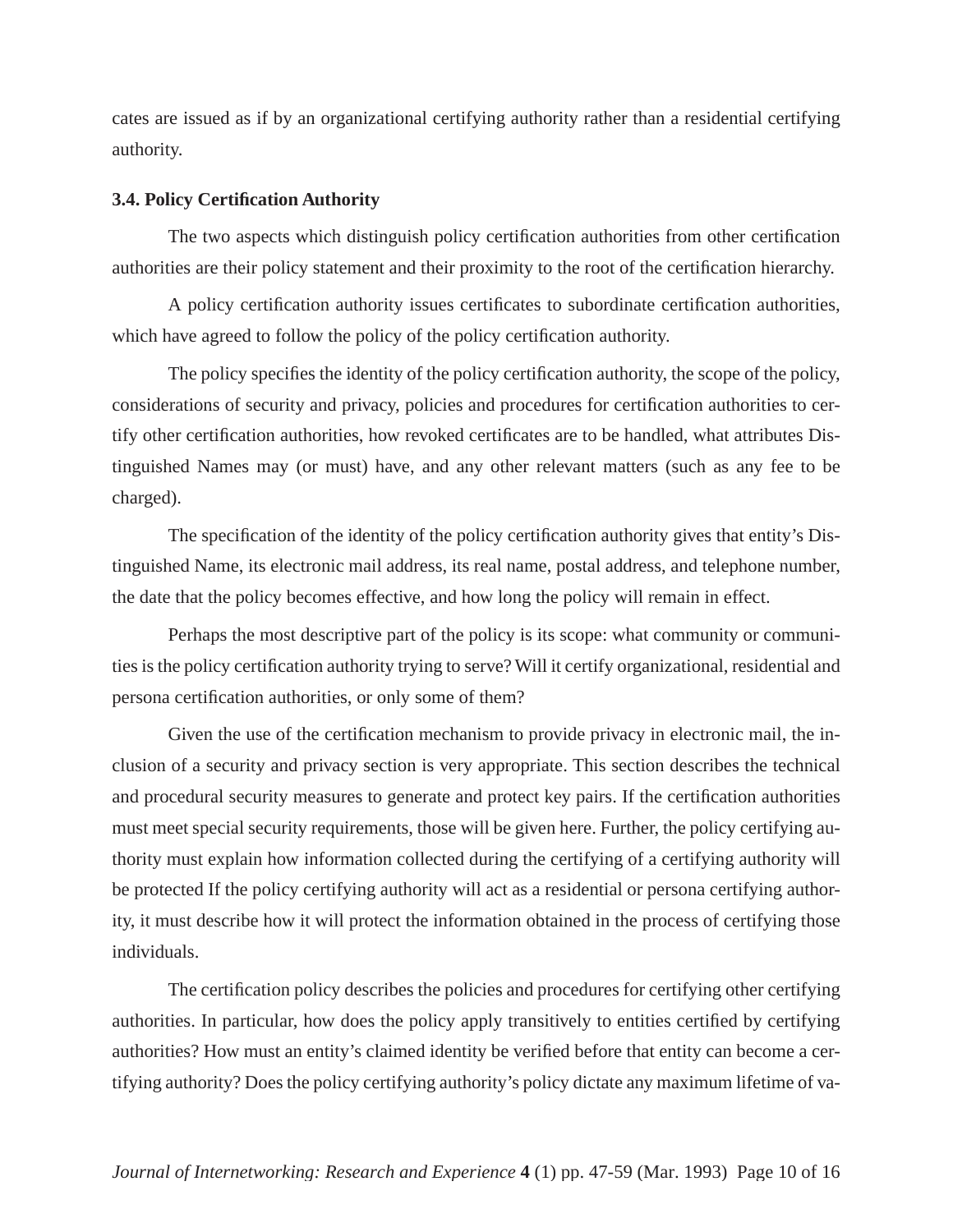lidity for any of its certificates, or for those of its subordinate certifying authorities? If multiple entities claim the same Distinguished Name, how will the conflict be resolved?

When registering a Distinguished Name, a policy certifying authority must determine if that name is unique. To do this, it sends the internet policy registration authority an entry containing the hash computed on the canonical ASN.1 encoding of the certifying authority's Distinguished Name, the certifying authority's public key, and its own Distinguished Name. The internet policy registration authority then checks its certification authority database, using the hash and the public component as the lookup key. If the first two are unique, the internet policy registration authority informs the policy certification authority that the certification authority's Distinguished Name is indeed unique and the policy certification authority can register the certification authority; the record is also entered into the certification authority database with an addition field containing the time and date of entry as determined by the internet policy registration authority. If there is a record with the first two fields the same as the certification authority's entry, the internet policy registration authority returns that record. As that record contains the Distinguished Name of the issuer, the policy certification authority will know which other policy certification authority already issued the entry, and the two can resolve the matter.

In the policy statement, the policy certifying authority must also describe how it will handle revoked certificates. They will be added to a Certificate Revocation List, but how frequently will the policy certifying authority and its subordinate certifying authorities issue certificate revocation lists? Also, will the certificate revocation lists be available in ways other than by electronic mail queries? This is needed as the policy certifying authority will receive copies of all certificate revocation lists sent to the internet certifying authority by its subordinate certifying authorities.

The policy must also specify any constraints on the semantics and conventions of Distinguished Names.

Because business documents (such as fees, legal agreements, etc.) will change more frequently than the policy itself, and may be changed to accommodate treasured clients of the policy certification authority, those documents should not be a part of the policy statement itself; but the policy statement should refer to them. As the policy will be digitally signed by the internet policy registration authority, it should be seen as a static document applicable to all subordinates of the policy certification authority; fee schedules, legal agreements, and other business matters tend to change more rapidly and can be altered on a case-by-case basis.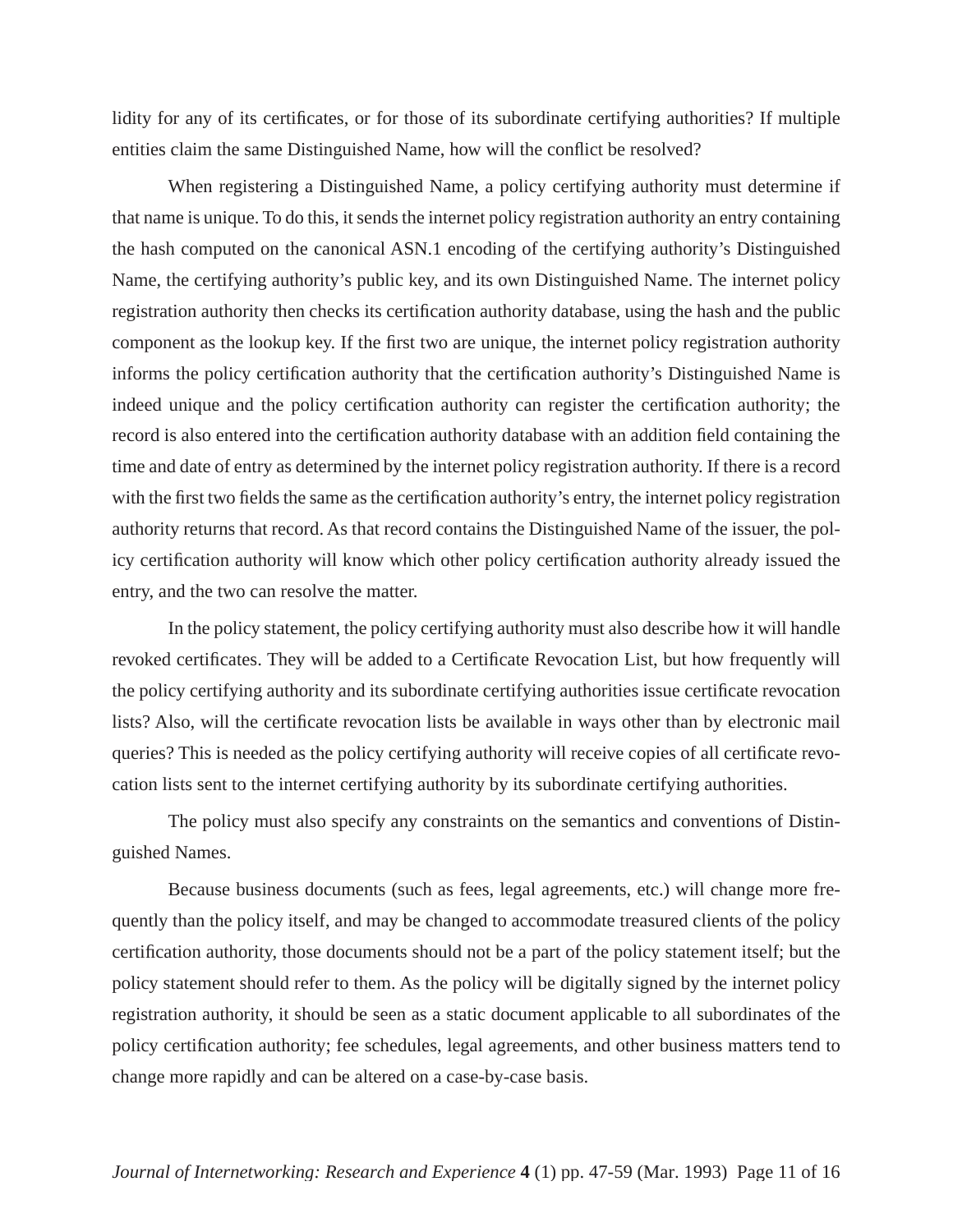Finally, any additional relevant information that the policy certification authority wishes to include may be included.

#### **3.5. Internet Policy Registration Authority**

The internet policy registration authority certifies all policy certification authorities. To be certified, a policy certification authority must agree to abide by the internet policy registration authority's policies, which this section describes.

Each policy certification authority must file a description of its proposed certification policy with the internet policy registration authority. If accepted, this policy will be released as an informational RFC and will be available electronically from (and digitally signed by) the internet policy registration authority. The internet policy registration authority will also check that the policy certification authority's supplied Distinguished Name is unique and legitimate within the context of the certification system. If so, the internet policy registration authority will then digitally sign the proposed certification policy to ensure it is not changed, and then issue a certificate to the policy certification authority. These two acts together provide the policy certification authority with authority to operate under the internet policy registration authority. Also, the policy certification authority must sign a legal agreement, pay a fee, and represent that it has obtained licenses to use any algorithms used to sign certificates and certificate revocation lists.

The internet policy registration authority maintains two databases of Distinguished Names, one for certification authorities and one for residential users. The databases have the same format; each entry has four components: a hash computed on the canonical ASN.1 encoding of the entity's Distinguished Name, the entity's public key, the Distinguished Name of the registering certifying authority (which may or may not be a policy certification authority), and the date and time at which the entry was created by the internet policy registration authority. This database is used to detect duplicate certification authority Distinguished Names, or duplicate residential user Distinguished Names. Note that Distinguished Names are *not* stored in the databases (only their hashes are); this provides a measure of privacy to those entities that do not wish their Distinguished Names to be made known to the internet policy registration authority.

Finally, the internet policy registration authority policy requires each policy certification authority to provide access to a database containing certificate revocation lists for the certification hierarchy. Access is to be robust and via electronic mail. The format of the database (that is, whether it is maintained at the policy certification authority whether it is a distributed database, and so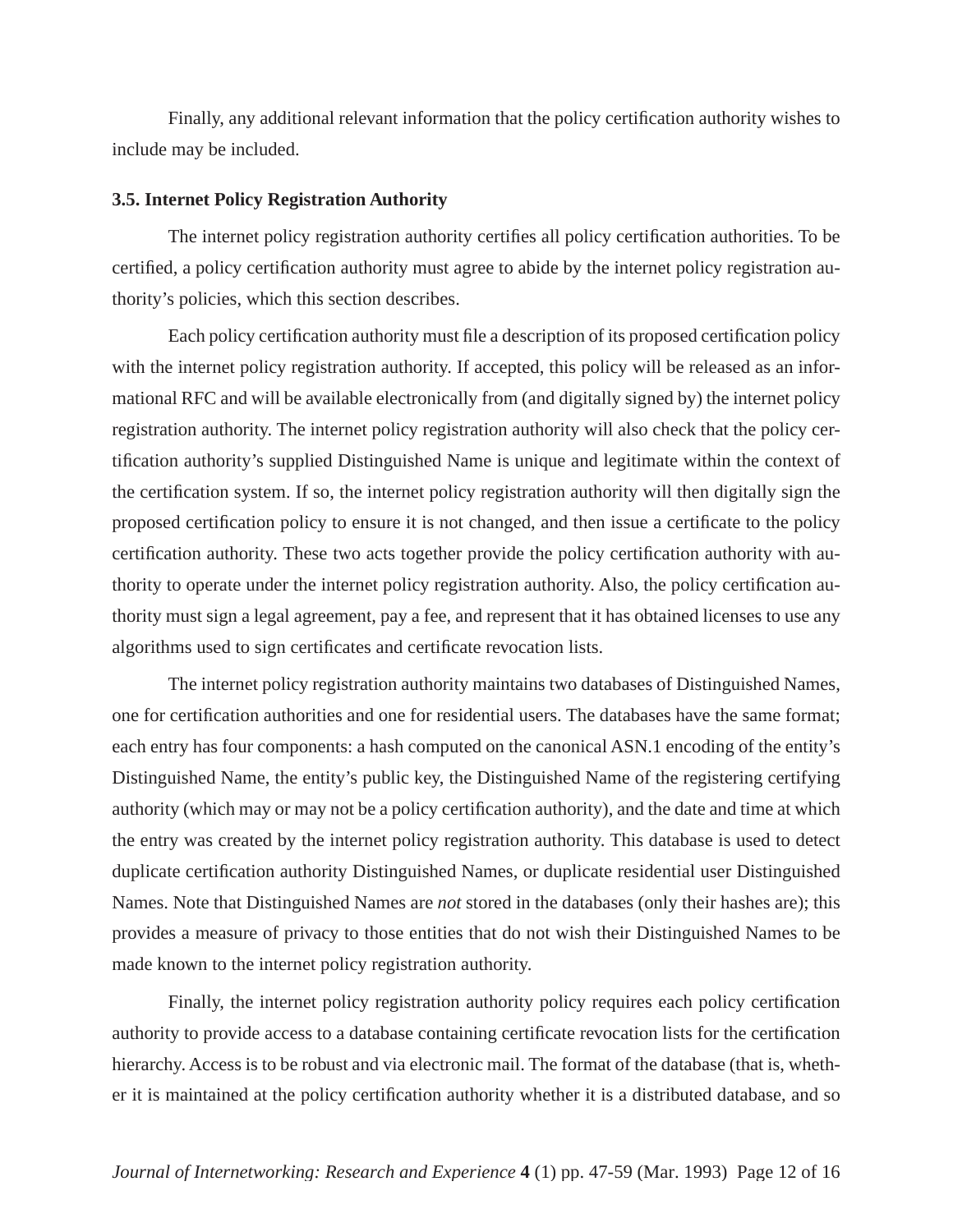forth) are up to the various policy and internet certification authorities; but any user must be able to retrieve any certificate revocation list from that database, and any certification authority must be able to submit such a list.

#### **4. Other Changes**

Some changes have been made to the validation procedure and implementation requirements.

#### **4.1. Validation procedure**

Some new steps have been added to the validation procedure. As each certificate in the validation path is obtained, its validity interval must be checked, and if any is invalid, the user must be warned (although the precise form of the warning is up to the implementation). Each certificate must also be checked against the relevant certificate revocation lists, and the user must again be warned if either a revoked certificate is found or a certificate revocation list cannot be found. In either of these cases, local policy may bar further processing of the message. Finally, for each certificate the issuer of which is not a policy certification authority or the internet policy registration authority, the subject Distinguished Name must be subordinate to the issuer Distinguished Name to ensure that the certification hierarchy is consistent with the protocol architecture. Any certificate failing this test is invalid and is to be rejected.

#### **4.2. Implementation Requirements**

Protocols consist of both syntax and processing specifications, and the privacy enhanced mail protocols require some special processing to prevent users from accepting as verified messages which in fact are not verified. This prevents implementations from using procedures that might undermine the security services provided by the privacy-enhanced electronic mail protocols.

First, the ultimate recipient of the privacy-enhanced electronic mail message must be able to associate a Distinguished Name with the originator of the message based on the certification hierarchy and not merely on unauthenticated identification information (for example, in the message headers). Note there is no requirement that the originator's Distinguished Name be sufficient to identify the sender outside the sphere of electronic mail; whether that can be done depends on the type of certificates involved. If a certificate comes from a persona certifying authority, such identification may be impossible.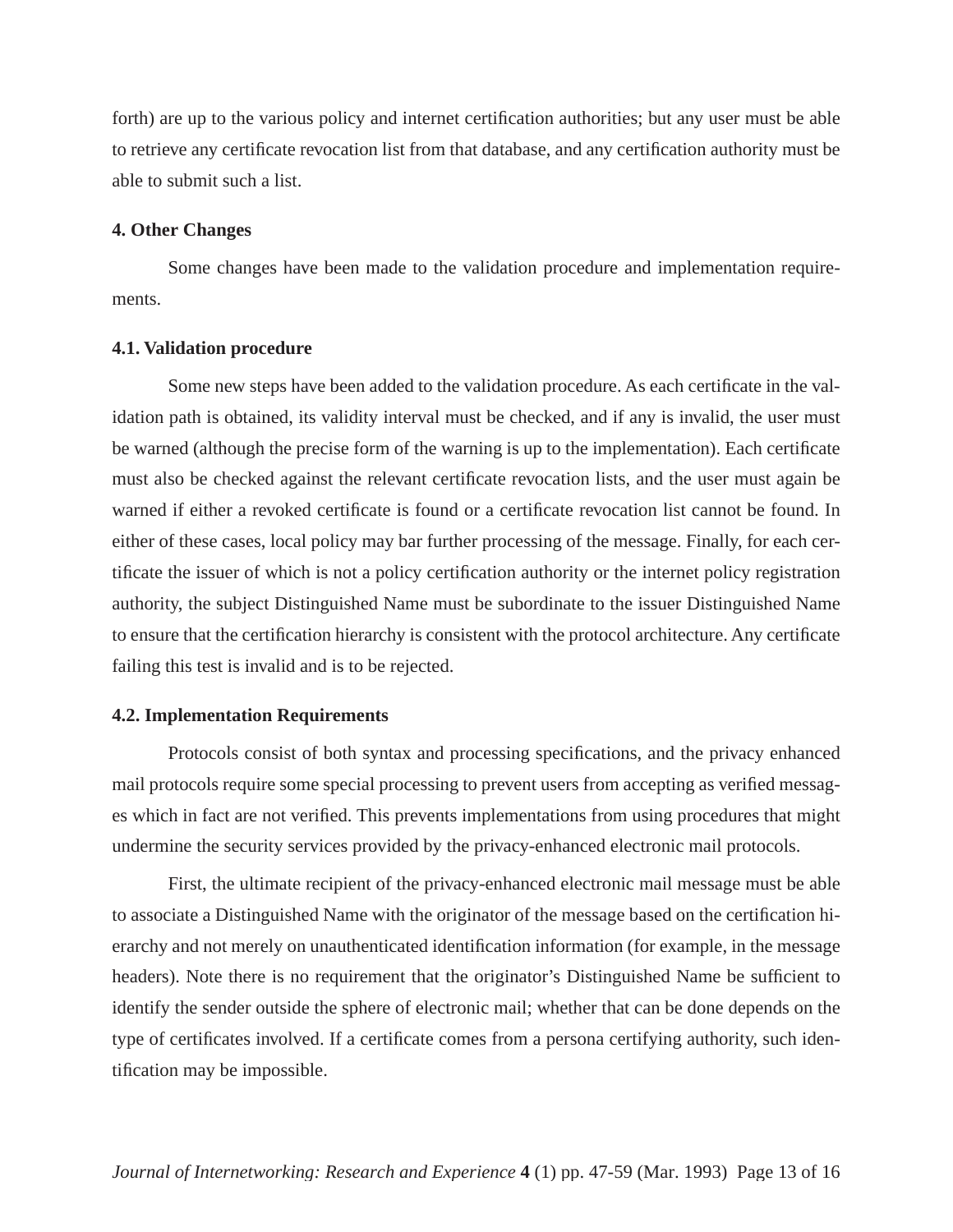Second, the originator must be able to determine the recipient's Distinguished Name from his or her identity. Any technique binding the recipient identity to the Distinguished Name – such as displaying recipient Distinguished Names when a message is submitted – will suffice; the goal is to ensure the recipient whose certificate is used is the recipient that the originator intends.

Finally, any user must be able to display the full certification path for any certificate in the certification hierarchy on demand.

#### **5. Changes to the Algorithms, Modes, and Identifiers**

The privacy-enhanced electronic mail protocols use the same basic algorithms as described in [1], except that RSA-MD4 has been replaced by RSA-MD5 [8]; however, some ancillary components have changed.

Previously, when asymmetric interchange keys were used, data encryption keys and message integrity checksums were padded differently, and the padding used for message integrity checksums varied in different contexts. The method of padding has now been made uniform, and uses a representation proposed for RSA keys in general [9].

The data encryption key is placed at the end of a block with the same number of bits as the RSA modulus. This block begins with the octets 0x00 and 0x02 (to indicate the quantity is a key). The octet directly before the key is 0x00 (to indicate the end of the padding). The remaining octets are set pseudorandomly, except that no 0x00 octets are allowed. This block can then be encrypted with the recipient's public key.

The message integrity check is handled like the data encryption key, except that the block begins with the octet 0x01 and the padding is octets containing 0xFF; as the message integrity check will have a fixed number of bits (the precise number depending on the algorithm used), there is no danger of confusing the actual message integrity check with the padding.

The padding schemes are consistent across all uses; in particular, the message integrity check computed on the contents of a certificate before signing is to be padded as described above; so is the integrity check of a privacy-enhanced electronic mail message, and the integrity check of a certificate revocation list. This simplifies the structure of that part of the protocols used to check integrity.

Two other relatively minor changes have been made, mainly for clarity and ease of use. When asymmetric interchange keys are used with certificates, the encryption component must be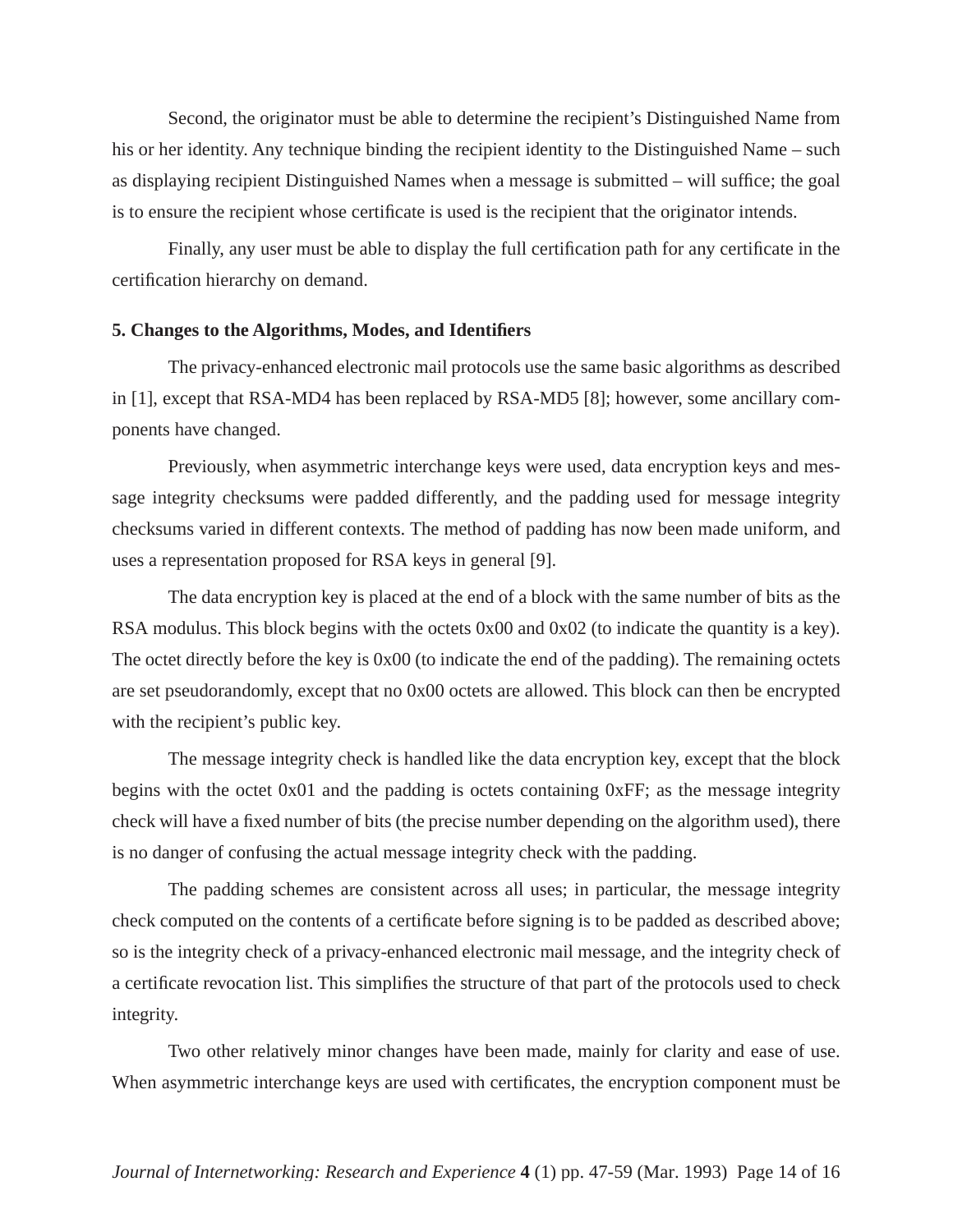either  $2^{16}+1$  or 3, with a choice of 3 encouraged to enable rapid certificate validation. Finally, when symmetric interchange keys are used, implementations must support the use of the DES in electronic code book mode to encrypt data encryption keys; however, support of the DES in encodedecode-encode mode is optional.

#### **6. Conclusion**

The certificate management infrastructure is the most intricate aspect of the privacy-enhanced electronic mail protocols, because it must be acceptable to a large segment of the networking community as well as be able to sustain the needs of electronic mail. In the attempt to balance these two needs, the infrastructure was substantially revised because the earlier version posed several non-technical problems that directly affected the security services provided by privacy-enhanced electronic mail. The current scheme does not suffer from those drawbacks and provides an equally high level of assurance at the technical level.

One interesting point is that the protocol assumes a single root node, the internet policy registration authority. Steve Crocker has proposed a simple generalization to the above mode, in which rather than only one root, there is a list of root nodes. Whenever a new root node is added to the list of root nodes, its public key is available and so any certificate issued in its hierarchy may be validated. This augmentation adds a number of advantages. First, it supports the stated protocol precisely (just make the internet policy registration authority the only root node). Second, it allows for multiple certification hierarchies, and allows the reader to determine under which hierarchy a certificate was issued. Third, it can very simply be used to handle a root node changing its key; just put the root's new certificate into the list. Finally, cross-certification of hierarchies is trivial, since simply exchanging root certificates and placing each in the other's list of roots effects the crosscertification. Whether or not this generalization will be adopted in the future remains to be seen.

Similarly, several minor changes were made to simplify the privacy-enhanced message envelope by eliminating extraneous information from the headers, and even allowing unnecessary headers to be omitted. Other changes made the handling of data used by the cryptographic algorithms consistent across a variety of uses. These enhancements make the protocols more logical, simpler to use, and more compatible with other standards.

*Acknowledgments*: The most current technical description of the architecture explained here are available as internet draft documents, and this document draws heavily on those drafts. Thanks go